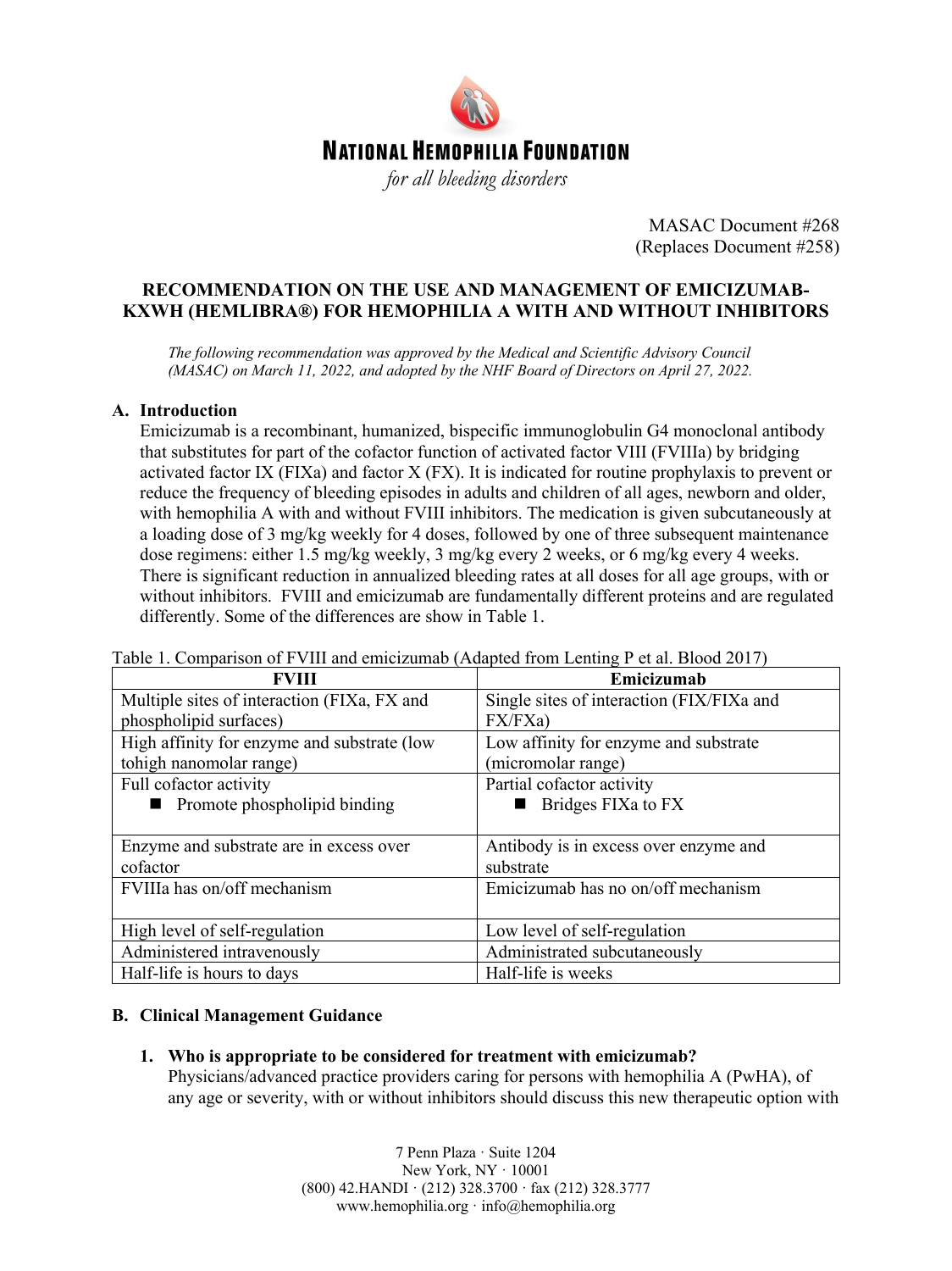them, including an assessment of the risks and benefits of emicizumab compared to their existing therapy. Emicizumab is approved for PwHA with or without inhibitor of any age.

Based on the clinical trial data, any PwHA with an inhibitor who has spontaneous or traumatic bleeding episodes, whether treated with episodic or prophylactic bypassing agent (BPA), will likely derive significant benefit from emicizumab prophylaxis and it should be considered first-line of therapy. Those on BPA prophylaxis with few bleeding episodes could consider switching from BPA prophylaxis to emicizumab prophylaxis based on overall costeffectiveness, reduced administration burden and overall superior hemostatic efficacy.

In addition, infants should be considered for prophylaxis with emicizumab at any time after birth given the increased risk of intracranial hemorrhage prior to initiation of FVIII prophylaxis. At this time both FVIII prophylaxis and emicizumab prophylaxis should be considered therapeutic options for primary and secondary prophylaxis. Note, there are currently limited clinical trial data on the use of emicizumab in infants under 6 months of age and the pharmacokinetic exposure is likely to be less than in older infants and children. However, accumulated single institution and sponsored clinicals trial experience supports the prophylactic efficacy of emicizumab in infants. We strongly encourage prospective data collection concurrent with its use in this age group through sponsored clinical trials, American Thrombosis and Hemostasis Network (ATHN) studies and the Centers for Disease Control and Prevention (CDC) CDC Registry for Bleeding Disorders Surveillance.

## **2. Recommendations for initiation of emicizumab**

### **a. PwHA and inhibitors**

Administration of aPCCs should be discontinued at least 24 hours prior to initiation of emicizumab.

## **b. PwHA and no inhibitors**

FVIII prophylaxis continuation during the week after initiation of emicizumab is a common and reasonable approach. However, given that steady-state levels of emicizumab are not achieved until after four weekly doses of 3 mg/kg, it may be reasonable to continue FVIII prophylaxis in select individuals based on their bleeding history and physical activity level, until they are ready to start maintenance dosing.

#### **c. Standard patient education**

- i. Loading dose(s) should be given under medical supervision in order to review and observe self-administration technique. If the loading dose (in mg) is different than the maintenance, then patients should be educated about the dose and how to prepare it.
- ii. Emicizumab vials should be visually inspected for particulate matter and discoloration before administration. Emicizumab for subcutaneous administration is a colorless to slightly yellow solution. Do not use if particulate matter is visible or product is discolored and contact the hemophilia treatment center (HTC) and manufacturer so the vial can be returned.
- iii. PwHA should know how to recognize bleeding events, follow the prescribed clotting factor product dose and frequency (FVIII concentrate or BPA for a breakthrough bleed, and reporting all bleeds to the HTC.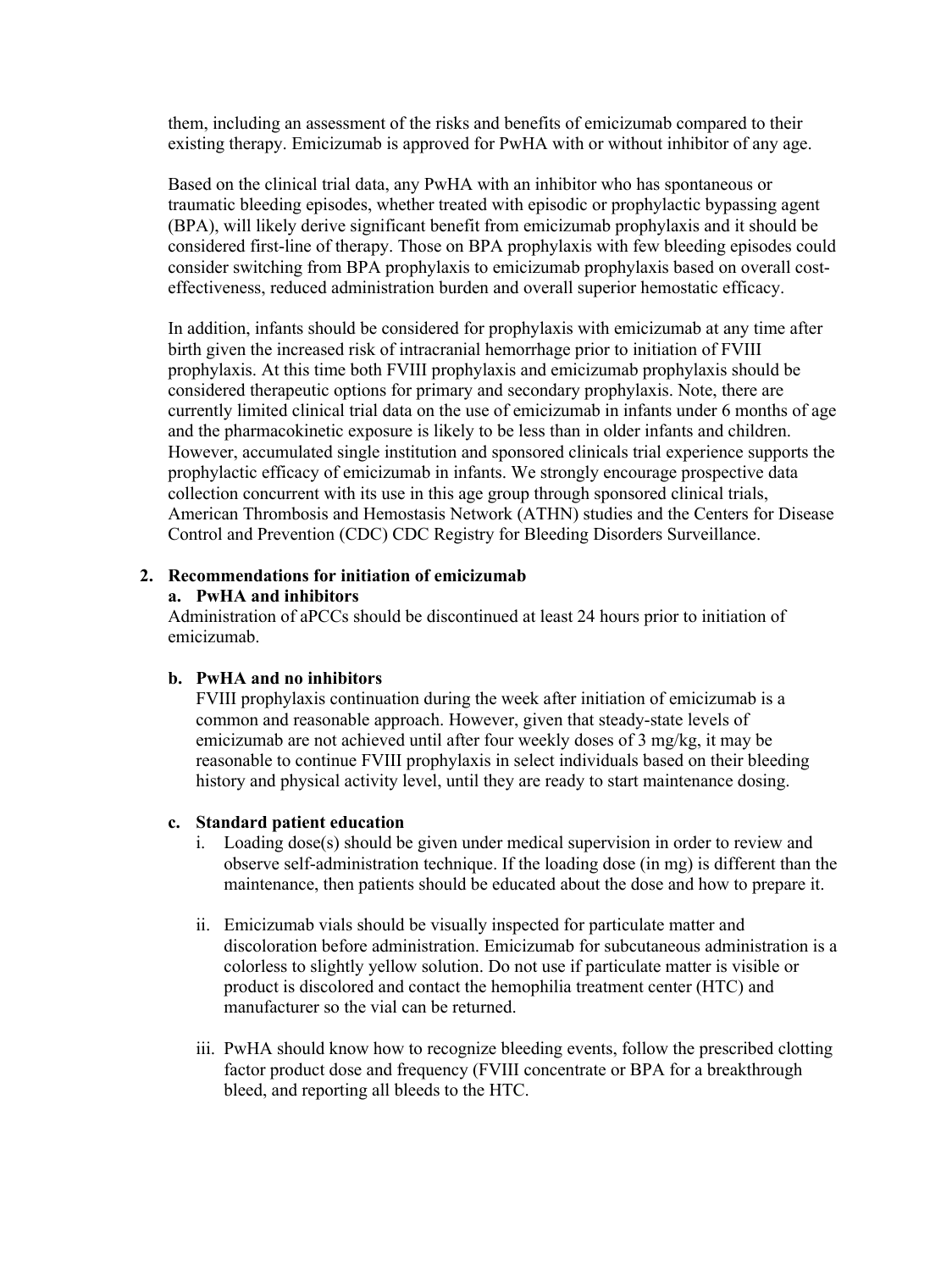iv. PwHA with inhibitors should understand that rFVIIa is the preferred BPA for management of acute bleeding due to risks of thrombosis and thrombotic microangiopathy (TMA) with activated prothrombin complex concentrate (aPCC). Rarely low doses of aPCCs can be considered in management of acute bleeding events but should be considered in bleeding events refractory to rFVIIa (see Recommendations on acute bleed management section C.iii). PwHA with inhibitors should know how to recognize and seek help for signs and symptoms of thrombosis.

**\*Full prescribing information is available in the package insert. In addition, the prescribing information contains a boxed warning regarding the risk of thrombotic microangiopathy (TMA) and thromboembolism. These adverse events have occurred in association with the use of activated prothrombin complex concentrates (aPCC) to treat breakthrough bleeding in patients receiving emicizumab. Therefore, for patients with inhibitors and an acute bleed, recombinant fVIIa (rFVIIa) is recommended over aPCC. A bleed management plan should be developed and managed in close coordination with appropriate staff of the patient's HTC, including physicians/advanced practice providers, nurse coordinators, and pharmacy staff. The following recommendations are intended to address clinical management issues that are not addressed fully within the package insert.** 

- v. PwHA with FVIII inhibitors should be warned that if they stop emicizumab, residual plasma levels may persist for as long as 6 months, and thus, risk mitigation regarding the use of aPCCs should be considered during that 6-month period to avoid the risk for thrombotic and TMA complications.
- vi. Reminding that when emicizumab is re-ordered, patients must provide their current weight to assure proper dosing and proper vial combinations to achieve the calculated dose. Patient should develop a plan to ensure adequate supply of emicizumab to avoid missed doses of prophylaxis. Instructing patients to give missed dose as soon as they remember and not to give two doses on the same day.
- vii. PwHA must contact the HTC in the event of surgery, whether elective or emergent, to assure a plan for treatment is developed, including if any clotting factor product will be used, and, if so, at what dose and frequency, and if antifibrinolytic agents are advised.
- viii. Regular clinical review of the efficacy for bleed prevention should be conducted once the PwHA has reached the maintenance dosing and every 6 months after initiation of therapy and as clinically indicated.
- ix. Loss of hemostatic efficacy should prompt evaluation for anti-drug antibodies (see below).
- x. PwHA should be counseled to travel with emergency dose(s) of factor concentrate to allow prompt management of any *significant and serious or life-threatening bleeding*  (MASAC Recommendation #257).
- xi. Revised ED and travel letters should include: i. Information that the patient is on emicizumab prophylaxis. ii. The potential impact on laboratory assays and acute bleed management. iii. Contact information for the HTC.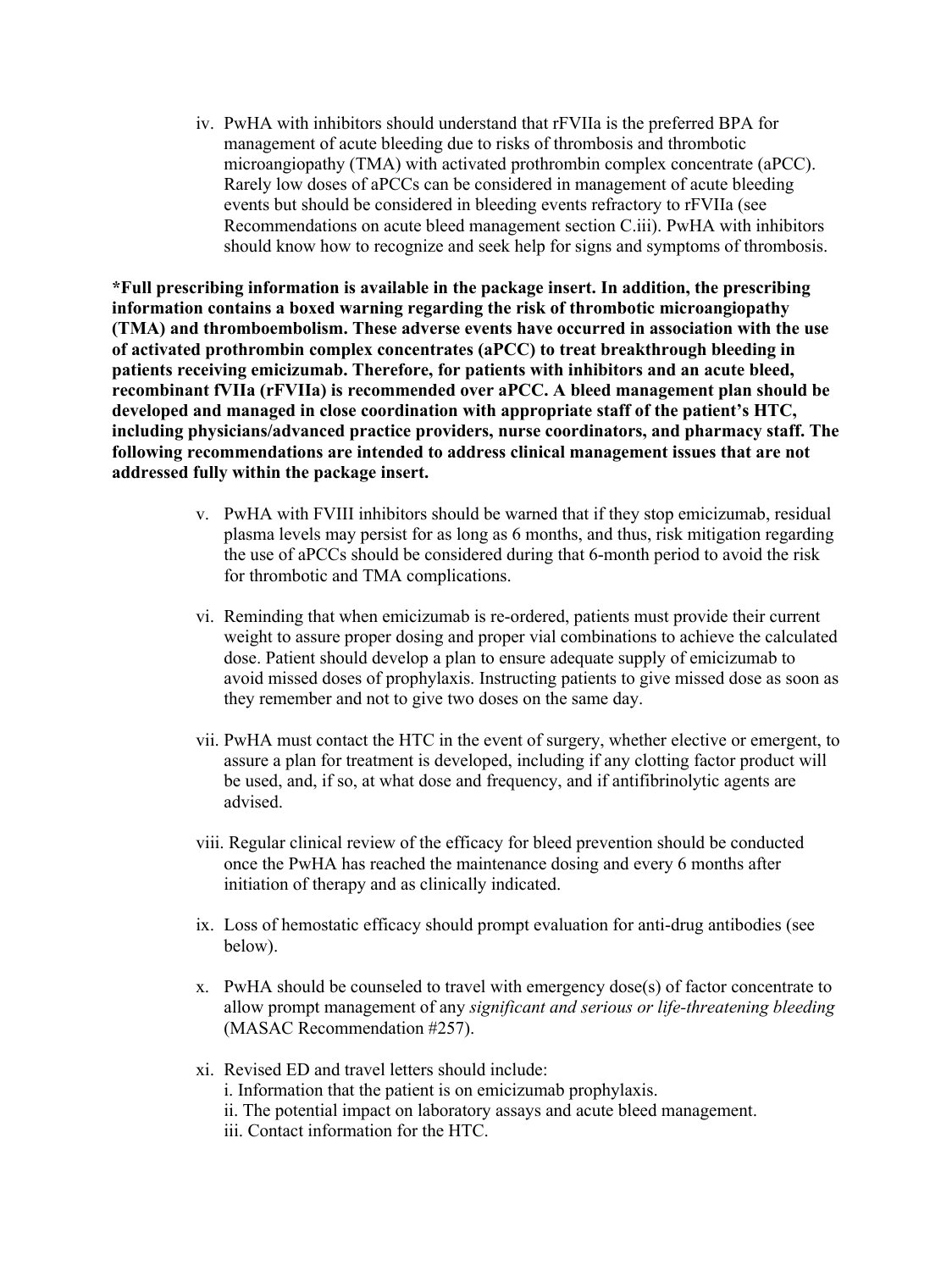xii. Instructions on Travel:

i. Revised travel letter as detailed above.

ii. Need to travel with multiple appropriate doses of FVIII concentrate or BPA to manage breakthrough bleeding.

- xiii. Provision of dosing cards or treatment letters that detail the dose and frequency of FVIII concentrate or BPA for management of breakthrough bleeding.
- d. Instructions on when to call the HTC:
	- i. When uncertain about whether or not symptoms are consistent with bleeding and should be treated.
	- ii. For breakthrough bleeding events requiring treatment.
	- iii. For significant trauma including, but not limited to, head trauma.
	- iv. For emergent or scheduled surgery, including invasive dental work.

## **3. Recommendations on Acute Bleed Management – PwHA and Inhibitors**

Despite the efficacy in the prevention of bleeding events, clinicians and patients should still expect breakthrough bleeding events in persons on emicizumab prophylaxis, which in PwHA with inhibitors will likely mean the need for concomitant use of alternative hemostatic therapies. Due to the serious adverse events observed in the clinical trial program and following completion of the trial, we recommend the following guidance on management of breakthrough bleeding, prevention of and surveillance for thromboembolic and TMA events, and appropriate use of laboratory assays. TMA and serious thrombotic events can largely be avoided by adherence to these management principles as has been observed since commercial availability in pediatric and adult patients. When treating with rFVIIa or aPCC, the patient's prothrombotic risk factors including but not limited to cigarette smoking, obesity, cardiovascular disease, and previous history of venous or arterial thrombosis should be considered due to potential risk of venous and arterial thrombosis.

- a. General approach to breakthrough bleeding: Emicizumab is likely to transform the bleeding phenotype of PwHA to a milder phenotype with a significant reduction in the number of doses of BPA needed for many bleeding events requiring treatment. *Significant and serious or life-threatening bleeding should continue to be treated promptly.*
- b. For PwHA and low responding inhibitors acute bleeding events may be managed with high dose FVIII. Surveillance of the inhibitor titer and evaluation of incremental recovery is strongly advised to determine whether high dose FVIII can be effectively used.
- c. Antifibrinolytics may be used in combination with BPA when clinically indicated for mucosal bleeding.

## **4. Caution with dose and duration of BPA:**

a. Acute bleeding events should be managed with rFVIIa, eptacog alfa (NovoSeven RT) at a dose of 90-120 mcg/kg as an initial dose. The vast majority of bleeds should be able to be managed with 1-3 doses administered at no more frequency than q2h intervals. Alternatively, consideration of rFVIIa, eptacog beta (SEVENFACT) at a dose of 75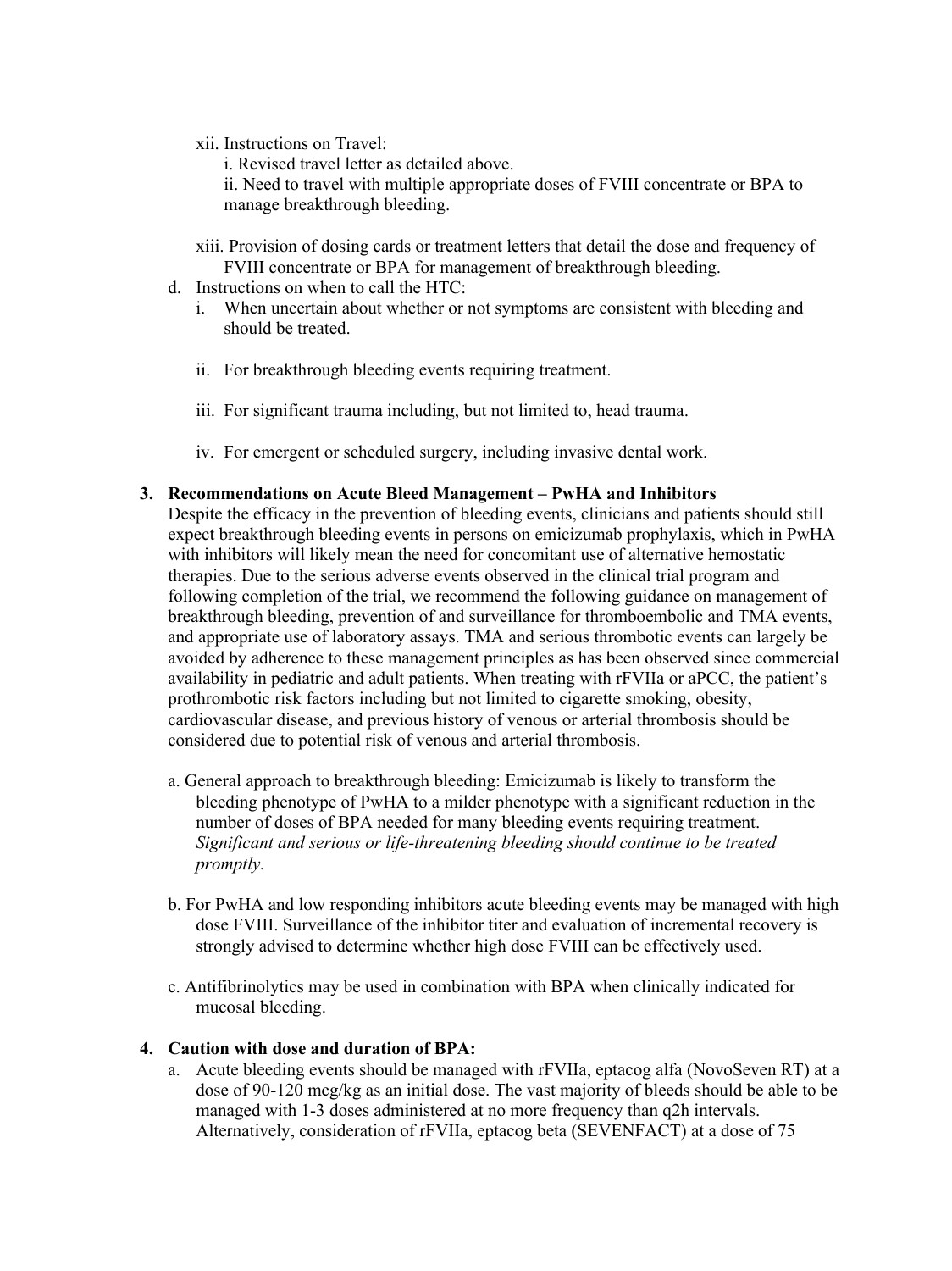mcg/kg as an initial dose. The vast majority of bleeds should be able to be managed with 1-3 doses at no more frequent than q3h intervals. There is significantly more clinical data to support eptacog alfa over eptacog beta. Refer to MASAC Document 233 for details regarding eptacog beta.

- b. Use of aPCC for breakthrough bleed treatment for patients on emicizumab should be avoided if possible, and rFVIIa should be the first option used to treat acute bleeding events as the use in combination with emicizumab does not alter the rFVIIa safety profile. If aPCC is used, it should be limited to no more than 50 IU/kg administered as an initial dose and not exceed 100 IU/kg/day. Duration of aPCC therapy should also be minimized, as prolonged use for >24 hours with doses above 100 IU/kg/day may be associated with thrombosis and TMA.
- c. Repeated dosing of any BPA beyond the above recommendations should be performed under medical supervision with consideration and verification of the severity of the bleeding event prior to continuing to repeat dosing.
- d. For significant bleeding that is not responding to any of the approved BPAs, consider using porcine FVIII. Use of these agents would also allow therapeutic monitoring with the bovine chromogenic assay.
- e. Clinical and laboratory monitoring: All patients on emicizumab prophylaxis who have received aPCC for breakthrough bleeding for more than 24 hrs should do so in close contact with their treatment team for the duration of the aPCC course. They should be evaluated for any clinical symptoms that could be consistent with a thromboembolic event (with a high level of suspicion for atypical sites, e.g. cerebral sinus venous thrombosis), and have clinical evaluation for hypertension and proteinuria to look for evidence for TMA. Laboratory monitoring should include complete blood count, peripheral blood smear analysis to look for schistocytes, D-dimer, prothrombin fragment F1+2 (if available), haptoglobin, bilirubin, serum creatinine, LDH and troponin. For patients who require aPCC beyond the recommended dose and duration guidelines, consider daily laboratory monitoring.
- f. Management of TMA: Use of aPCC should cease immediately. The half-life of emicizumab is >28 days and it will remain in the patient's system for months after discontinuation of emicizumab. Each of the reported cases of emicizumab+aPCC TMA resolved quickly after discontinuation of aPCC with supportive care alone or in conjunction with plasmapheresis. In the 2 cases treated with plasmapheresis, emicizumab was not completely removed and in spite of discontinuation of emicizumab one of these patients had measurable emicizumab laboratory effects for several months. Emicizumab has been restarted successfully in patients without recurrence of TMA.

#### **5. Recommendations on Acute Bleed Management – PwHA without inhibitors**

Despite the efficacy in the prevention of bleeding events, clinicians and PwHA should still expect breakthrough bleeding events in patients on emicizumab prophylaxis, which in PwHA without inhibitors will likely mean the need for concomitant use of FVIII replacement therapy. No serious adverse events have been observed related to concomitant use of FVIII concentrates in patients on emicizumab prophylaxis. Specifically, no thrombotic or TMA events have been observed. Below are some specific guidelines for consideration in this patient group.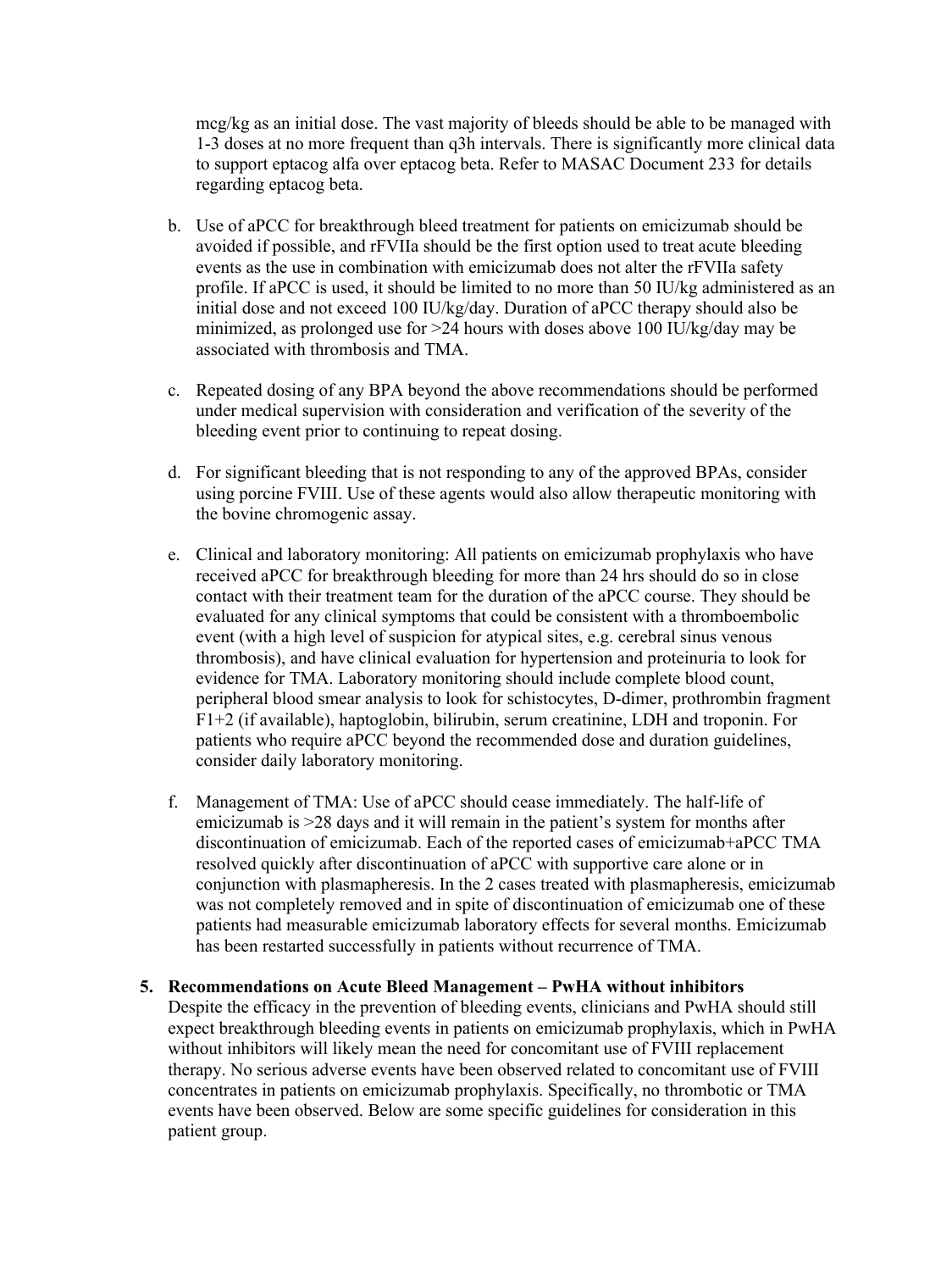- a. General approach to breakthrough bleeding: Emicizumab is likely to transform the bleeding phenotype of PwHA without inhibitors to a milder phenotype with a significant reduction in bleeding events requiring treatment. *Significant and serious or lifethreatening bleeding should continue to be treated promptly.*
- b. All FVIII concentrates (plasma-derived and recombinant standard half-life and extended half-life) may be used for breakthrough bleeding events. Dosing should follow the same recommendations as when the patient was on FVIII replacement therapy (MASAC Recommendation #257).
- c. Antifibrinolytics may be used in combination with FVIII concentrates when clinically indicated for mucosal bleeding or for minor oral procedures.

## **6. Recommendations on laboratory assays while on emicizumab**

Although emicizumab mimics the function of FVIIIa, it is biologically different from FVIIIa, having a much lower affinity for factor IXa and X, not requiring activation, and not deactivated by the protein C/S pathway. These fundamental differences affect interpretation of clotting assays.

- a. Laboratory monitoring of emicizumab is not required while on routine prophylactic dosing.
- b. aPTT-based assays, including clot-based FVIII activity assays, should not be performed while on emicizumab, as they will yield misleading results (ie. artefactually shortened aPTT and very elevated FVIII activity).
- c. Chromogenic FVIII activity assays will only provide an assessment of emicizumab activity if the assay includes all human reagents, but these are not widely available. A chromogenic FVIII assay that uses bovine reagents may be used to assay the FVIII activity of any additional FVIII concentrate administered or endogenous FVIII.
- d. The clot-based Bethesda assay cannot be utilized to assess for a FVIII inhibitor. However, a bovine-reagent chromogenic-based inhibitor assay can report out a FVIII inhibitor titer. If samples are submitted to the Centers for Disease Control and Prevention (CDC) for central laboratory testing, they must be clearly identified that the patient is on emicizumab.
- e. Exploratory laboratory assays include thromboelastography/thromboelastometry/thrombin generation and clot waveform analysis. These and other assays under continued investigation are likely to allow for quantitation of emicizumab concentration from plasma. However, due to the intrinsic differences between emicizumab and FVIII, this complicates assignment and interpretation of FVIII-equivalent activity. Caution should remain in extrapolating clinical correlates using 'FVIII-equivalence' from such assays until further clinical data is available. It may be useful in determining whether a patient may potentially have an antidrug antibody and to determine how much emicizumab may be available in the patient.
- f. Anti-drug antibodies: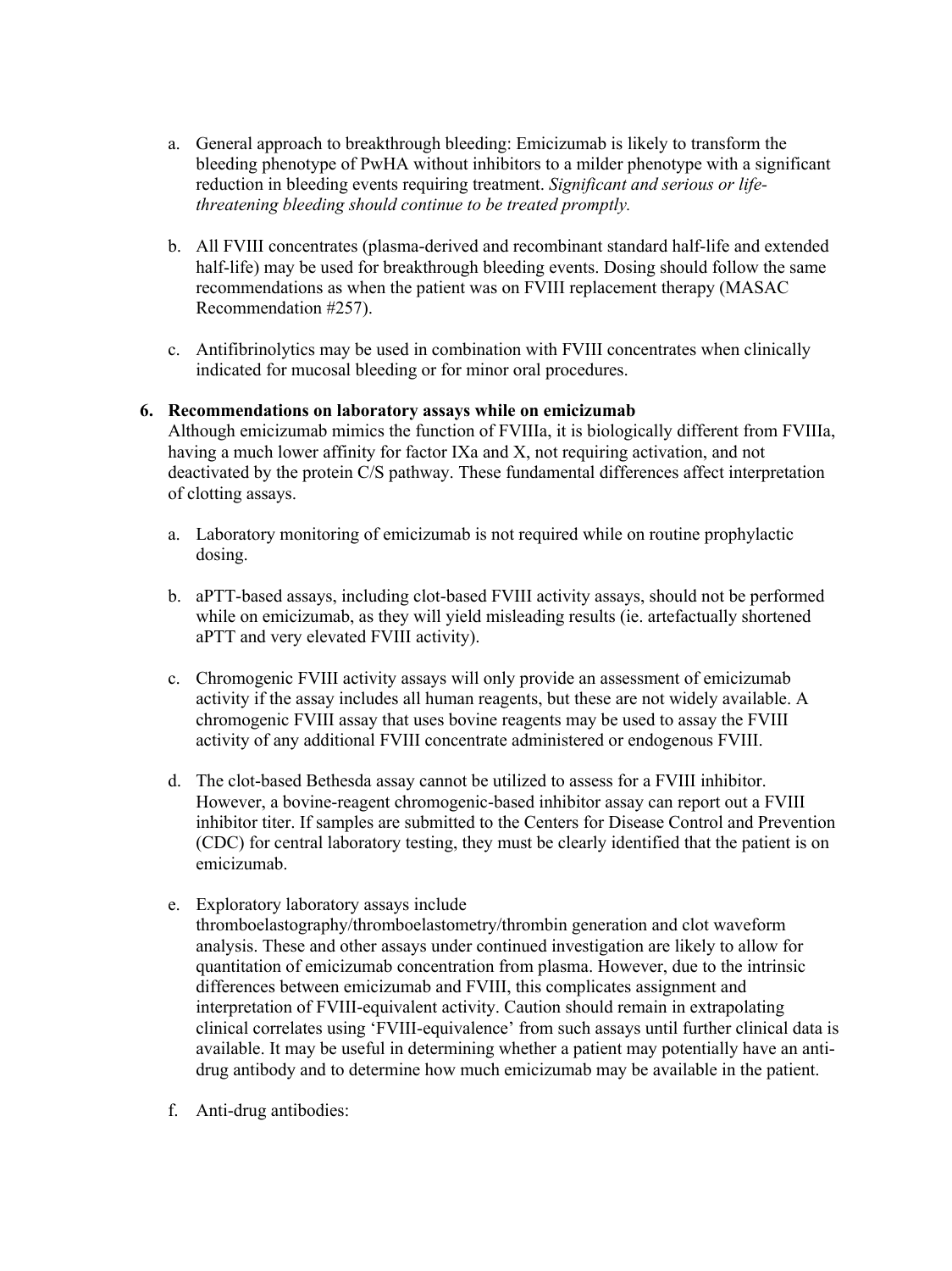- i. The prescribing information for emicizumab includes important safety information on the risk for anti-drug antibodies (ADAs). Use of any therapeutic protein carries the potential for the development of ADAs. These were observed within the global clinical trial program with emicizumab and are described within the US and European Union (EU) emicizumab product labels. The immunogenicity of emicizumab was evaluated using an enzyme-linked immunosorbent assay or an electrochemiluminescence assay. In the dose-finding trial ( $n = 18$ ), four patients tested positive for ADAs. In the pooled clinical trials, 5.1% of patients (34/668) tested positive for anti-emicizumab antibodies and <1% developed ADAs with neutralizing potential (based on declining pharmacokinetics). One patient from HAVEN 2, who developed an ADA, experienced loss of efficacy after 5 weeks of treatment. There was no clinically apparent impact of the presence of ADAs on safety. Two of 88 children in HAVEN 2 developed ADAs with one patient having loss of emicizumab efficacy.
- ii. The development of an anti-drug antibody to emicizumab is distinct from the development of an inhibitor to FVIII. Notably, anti-drug antibodies directed against emicizumab may affect how it works in the patient but will not affect the person's underlying hemophilia or inhibitor status, nor the ability to manage bleeding events with their conventional therapies, including BPA.
- iii. Continued diligence in evaluation of clinical efficacy of emicizumab as would be expected for any hemophilia therapeutic. Loss of efficacy of emicizumab may be manifest by an increase in breakthrough bleeding events. Patients concerned about a loss of efficacy should seek prompt evaluation by their provider.
- iv. We have provided information on assays that may be utilized for evaluation of the activity of emicizumab, utilizing a chromogenic FVIII activity assay with human reagents that are recognized by emicizumab. However, the widely available conventional aPTT and clot-based FVIII activity assays can be used in evaluating a case of loss of efficacy. The aPTT should be within the normal range in all persons with hemophilia when obtained during ongoing treatment with emicizumab; similarly, clot-based FVIII activity assays will be well above the normal range. In the course of evaluating a reported loss of efficacy, a prolonged conventional aPTT assay and/or a low FVIII activity (by clot-based assay or chromogenic assay using human reagents) in a person treated with emicizumab should be a useful initial evaluation for the presence of a neutralizing anti-drug antibody directed against emicizumab in cases of near complete neutralization. Therapeutic levels of emicizumab are around 45-60 mcg/mL and the aPTT will be normal until the emicizumab level drops below 3 mcg/mL. Additional information regarding laboratory assays may be found within the prescribing information.
- v. There are no commercially available assays in the US for determination of anti-drug antibodies directed against emicizumab. Should a patient and provider have suspicion of an anti-drug antibody outside of the ongoing clinical trial program, they should contact the manufacturer (https://www.gene.com/contact-us/submit-medical-inquiry) for guidance on subsequent evaluation.
- vi. Recommend that patients and providers continue diligence in reporting any unanticipated adverse events. Available reporting mechanisms can be reviewed here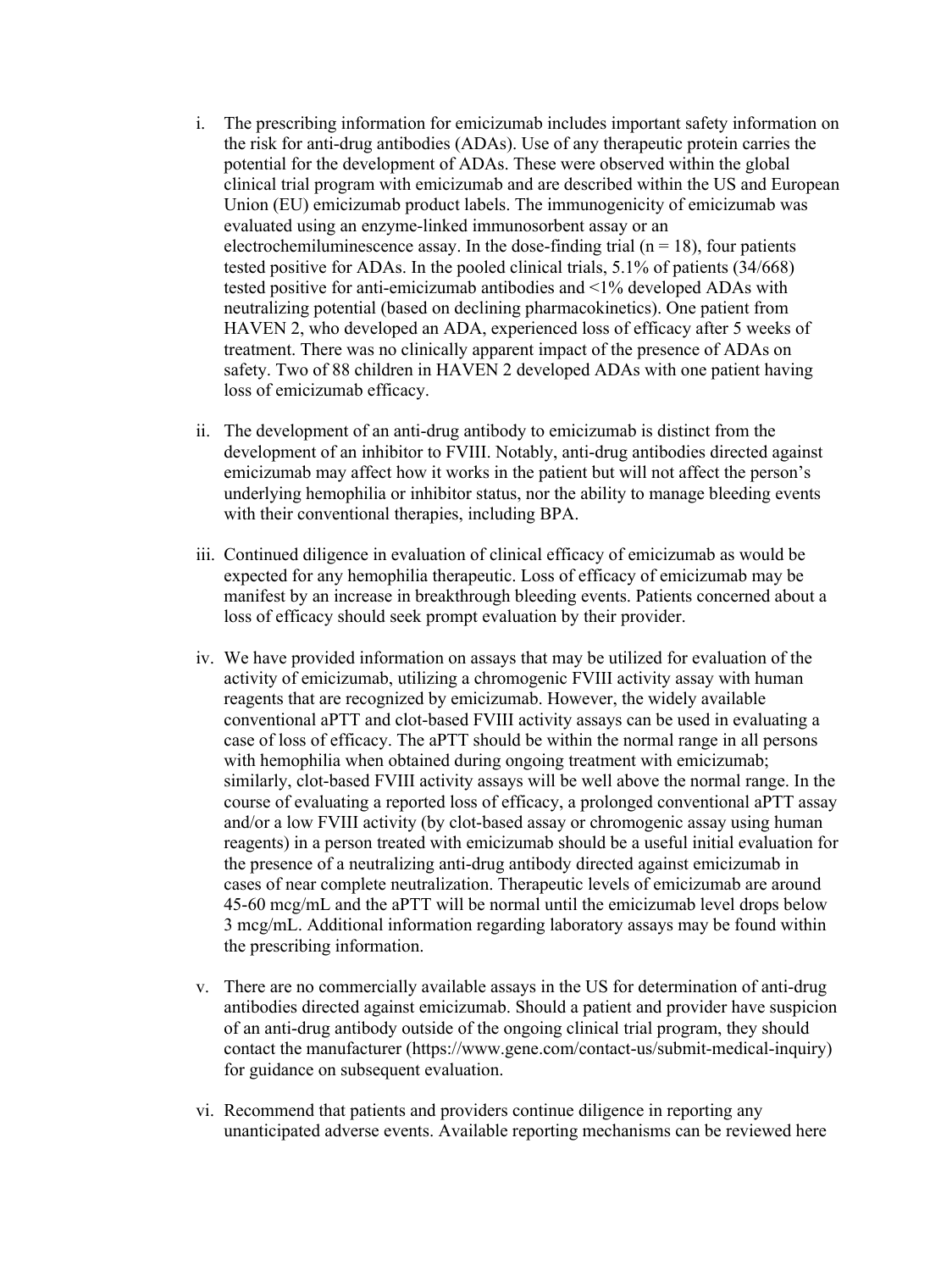(https://www.fda.gov/Drugs/GuidanceComplianceRegulatoryInformation/Surveillanc e/ucm090385.htm)

## **7. Recommendations on surgical management with emicizumab**

Emicizumab is approved for prophylaxis, but how this extends to surgical prophylaxis remains to be fully understood. While it improves hemostasis, it does not normalize hemostasis. This is especially important when planning hemostatic control in the surgical setting. Within the clinical trials, some patients had adequate hemostatic control with emicizumab alone for minor surgical procedures while others did not. This is like what has historically been seen in patients with mild hemophilia.

- a. Surgeries should be conducted at centers with appropriate experience and access to necessary laboratory monitoring assays for concomitant use of hemostatic agents.
- b. Elective surgeries should be conducted after PwHA have completed the loading dose phase and are at steady state maintenance dosing (following week 5).
- c. Emicizumab alone should not be presumed to be adequate for major procedures where current standards of care are to maintain factor levels within the normal range for a period of days.
- d. Close monitoring of bleeding control as well as access to appropriate laboratory assays to monitor therapy (eg. chromogenic FVIII assay with FVIII replacement) is very important when determining treatment plans for patients on emicizumab needing surgical procedures.
- e. For major surgeries and procedures where bleeding could result in serious complications, patients should be provided rFVIIa or FVIII replacement pre- and post-operatively to maintain adequate hemostasis at the discretion of the treating physician. Antifibrinolytics may also be part of the perioperative management plan. Further research/experience is needed to form better defined treatment plans for different surgical procedures.
- f. Providers are cautioned to consider that bleeding complications from surgeries in patients with hemophilia still greatly outweigh thrombotic complications in frequency and morbidity/mortality.

## 8. **Recommendations on concomitant use of emicizumab during immune tolerance induction.**

There are limited data on the concomitant use of emicizumab prophylaxis during immune tolerance induction (ITI). Batsuli et al. described a case series of children with hemophilia A and inhibitor who underwent ITI in combination with emicizumab prophylaxis (Atlanta Protocol), and 2 larger clinical trials of this protocol are underway. MASAC recommends that the pros and cons of the various approaches for PwHA and inhibitors be part of a patient/clinician shared decision-making and ITI should remain an option for their care. It is reasonable to offer ITI regardless of age and previous attempts without the combination of emicizumab. We also recommend that long term follow-up and interventional trials that include the concomitant use of emicizumab with ITI should be encouraged. If ITI with concomitant emicizumab prophylaxis will be pursued, we provide the following recommendations: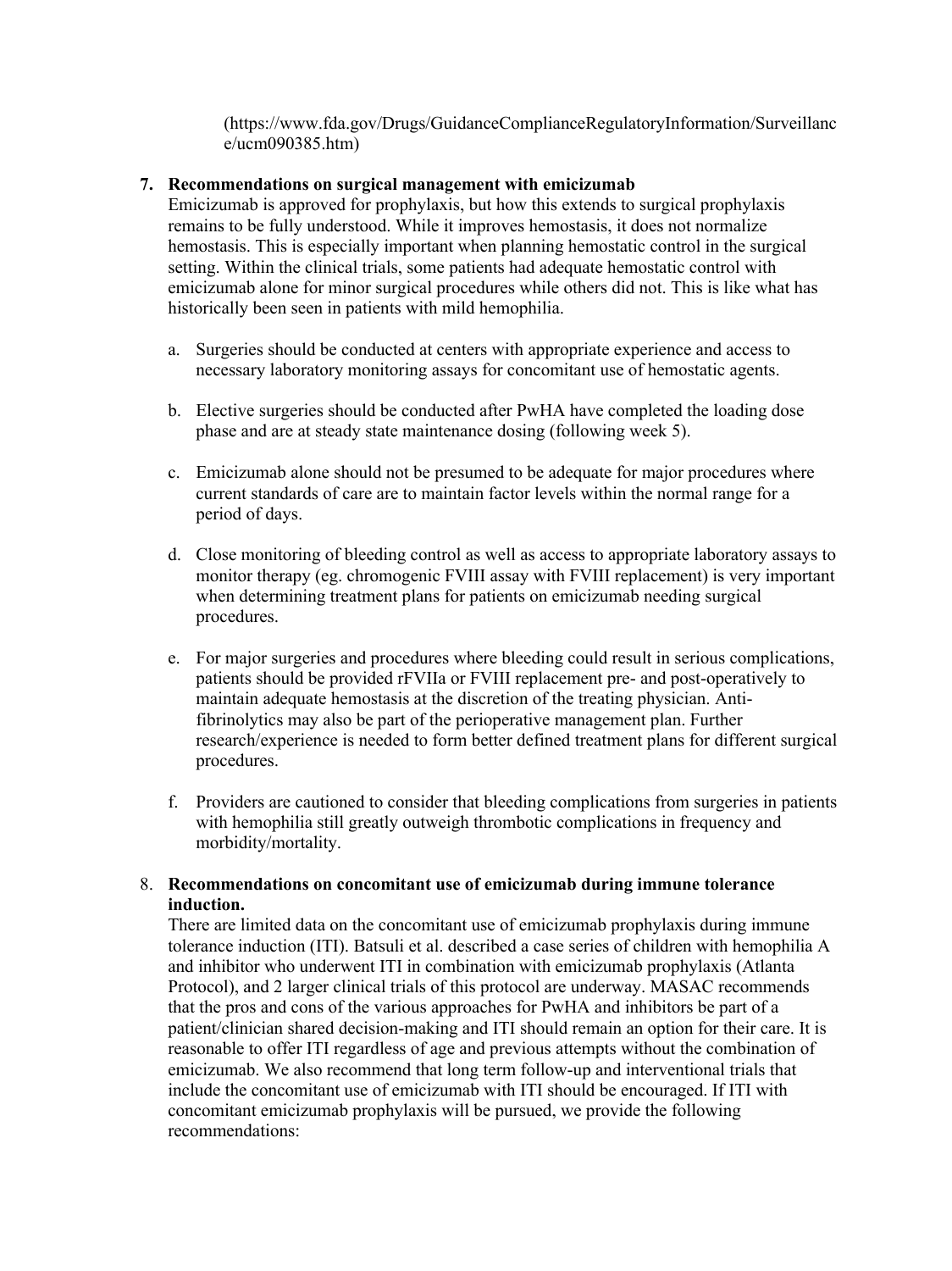- a. No more than 50-100 IU/kg per dose of FVIII for ITI be administered unless observation will occur within a clinical trial. This relates to the uncertainty as to any potential incremental risk of an elevated FVIII level, even transiently, in patients on emicizumab who may need treatment with a BPA for breakthrough bleeding during ITI.
- b. Data on the use of emicizumab prophylaxis with ITI should be conducted under a clinical trial or as part of existing databases collecting data on the natural history of emicizumab use within the US (see below).

# **9. Other unresolved issues and potential new avenues of research**

- a. MASAC recognizes the potential utility of emicizumab prophylaxis in patients with severe Type 3 VWD with inhibitors to von Willebrand factor. An investigator-initiated study is underway and hemostatic efficacy has been reported in limited case reports.
- b. ATHN TRANSCENDS is a natural history including PwH treated at US HTCs. Data collection includes data on PUPs as well as PwH treated with emicizumab.
- c. We encourage additional investigations to determine potential safe and efficacious dosing of aPCCs with concurrent emicizumab. There are multiples studies investigating the optimal dose of aPCC to achieve targeted thrombin generation while on emicizumab.
- d. We encourage the continued accumulation of management of surgical experiences in patients prescribed emicizumab.
- e. Important clinical trial data are being collected in mild and moderate hemophilia A without inhibitors. HAVEN 6 is a study to evaluate the safety, efficacy, pharmacokinetics, and pharmacodynamics of emicizumab in participants with mild or moderate hemophilia A without FVIII inhibitors (NCT04158648). Interim analysis suggests that emicizumab is hemostatically efficacious in non-severe hemophilia A. The exact FVIII level in which there is diminishing returns is unclear at this time.
- f. There are insufficient data on the level of protection provided by emicizumab prophylaxis to patients who participate in high impact activities/organized sports and MASAC encourages additional research to study this. The STEP study is an observational cohort study seeking to compare FVIII and emicizumab for the prevention of bleeding in persons with moderate and severe hemophilia A participating in sports (NCT 05022459).
- g. The Hemophilia Inhibitor Prevention trial (NCT 04303559) is a phase III multi-center randomized clinical trial in which prophylaxis with rFVIIIFc will be compared with emicizumab, using an adaptive design, to prevent inhibitors in persons with severe hemophilia A without an inhibitor.
- h. The Hemophilia Inhibitor Eradication trial (NCT 04303572) is a phase III multi-center randomized clinical trial in which rFVIIIFc ITI plus Emicizumab will be compared with rFVIIIVc ITI alone to eradicate inhibitors in persons with severe hemophilia A and inhibitors.
- i. The use of emicizumab prophylaxis in ITI will be explored in the MOTIVATE study (NCT 04023019). The purpose of the study is to capture different approaches in the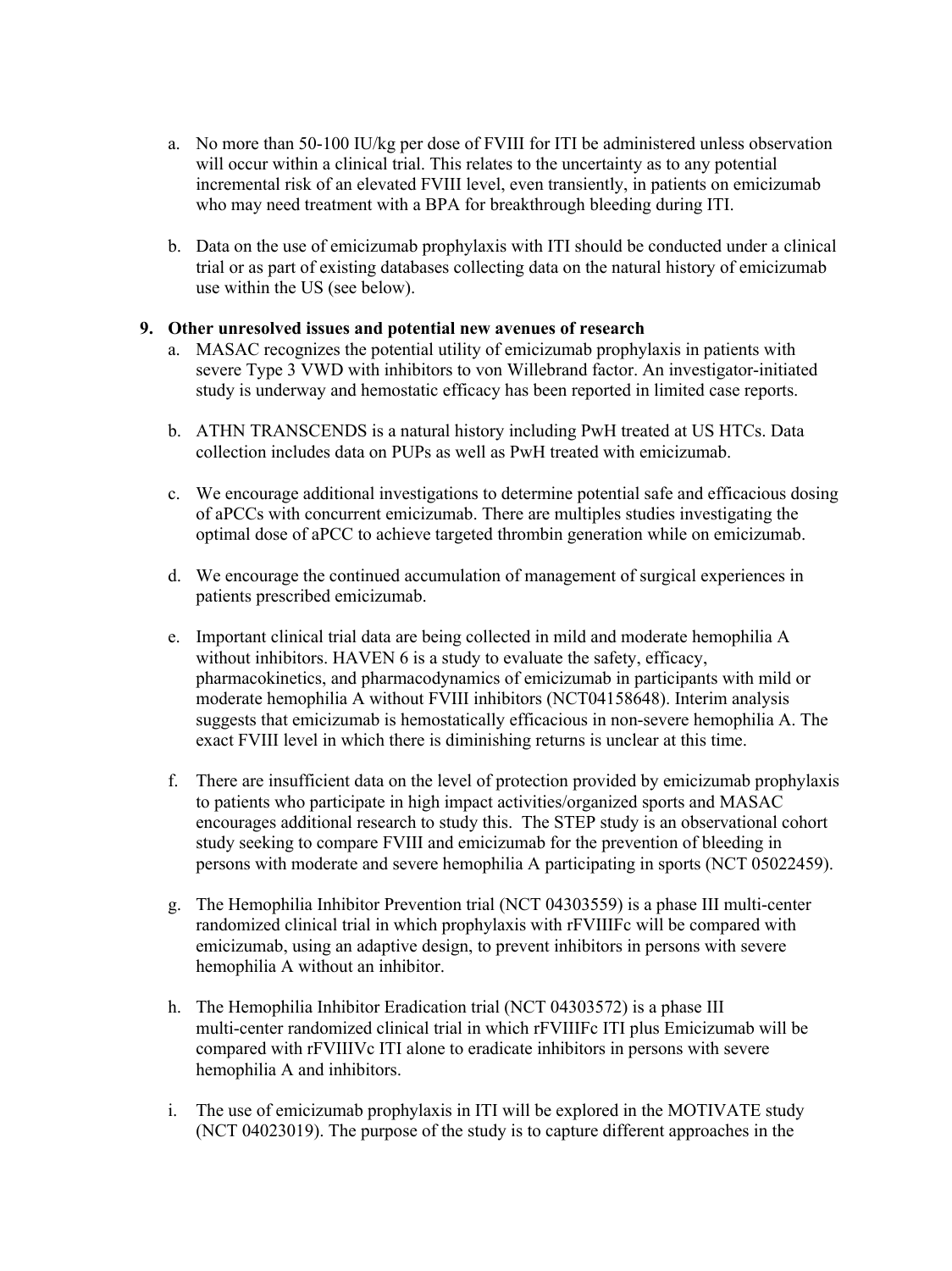management of persons with hemophilia A and FVIII inhibitors, document current immune tolerance induction approaches, and evaluate the efficacy and safety of immune tolerance induction, including the combination of FVIII and emicizumab.

- j. There is theoretical data on the role of low dose structured FVIII exposure in mitigating the risk of FVIII inhibitors in PUPs. Efforts on mitigating the risk of inhibitors have largely failed other than the use of plasma-derived FVIII in PUPs at low risk for inhibitor development. In 2010, Kurnik published their data on 26 consecutive PUPs receiving low dose (25 U/kg) FVIII infusions peripherally once weekly at the sign of any bleeding tendency. After >100 EDs, only 1 of 26 (4%) PUPs developed an inhibitor, compared with 14 of 30 (47%) also consecutive PUPs in the historical comparator group. A sponsored study was attempted and prematurely terminated due to futility and a similar inhibitor prevalence was demonstrated (42.1%) as historical controls. This concept was revived following the approval of emicizumab in young children. Limiting bleeding events in a PUP on emicizumab prophylaxis while introducing low dose FVIII weekly or every other week potentially could mitigate the risk of inhibitor development in certain unknown populations. At this time there is no data to support this strategy, but it is under investigation. The Emicizumab PUPs and Nuwiq ITI study (The Atlanta study; NCT04030052) is a two-part study that will investigate the role of structured low dose FVIII in PUPs to reduce the incidence of FVIII inhibitors while on emicizumab prophylaxis. In part two of the study the role of 100 units/kg three times a week human cell line derived recombinant FVIII in inhibitor eradication.
- k. The PRIORITY trial (NCT04621916) is a study that will evaluate the inhibitor recurrence with or without ongoing FVIII exposure in patients with hemophilia A on emicizumab prophylaxis after a successful immune tolerance induction.

# **REFERENCES:**

- 1. https://www.gene.com/download/pdf/hemlibra\_prescribing.pdf
- 2. https://www.emicizumabinfo.com
- 3. Lenting PJ, Denis CV and Christophe OD. Emicizumab, a bispecific antibody recognizing coagulation factors IX and X: how does it actually compare to factor VIII? *Blood* (2017) 130(23):2463-2468.
- 4. Young G, Callaghan M, Dunn A, Kruse-Jarres R and Pipe S. Emicizumab for hemophilia A with factor VIII inhibitors. *Expert Rev Hematol* (2018) 11(11):835-846.
- 5. Oldenburg J,Mahlangu JN,Kim B,Schmitt C,Callaghan MU,Young G, Santagostino E, Kruse-Jarres R, Negrier C, Kessler C, Valente N, Asikanius E, Levy GG, Windyga J, Shima M. Emicizumab Prophylaxis in Hemophilia A with Inhibitors. *N Engl J Med* (2017) 377(9):809-818.
- 6. Mahlangu J, Oldenburg J, Callaghan MU, Shima M, Santagostino E, Moore M, Recht M, Garcia C, Yang R, Lehle M, Macharia H, Asikanius E, Levy GG, Kruse-Jarres R. Bleeding events and safety outcomes in persons with haemophilia A with inhibitors: A prospective, multi-centre, noninterventional study. *Haemophilia* (2018)
- 7. Mahlangu J, Oldenburg J, Paz-Priel I, Negrier C, Niggli M, Mancuso ME, Schmitt C, Jiménez-Yuste V, Kempton C, Dhalluin C, Callaghan MU, Bujan W, Shima M, Adamkewicz JI, Asikanius E, Levy GG, Kruse-Jarres R. Emicizumab Prophylaxis in Patients Who Have Hemophilia A without Inhibitors. *N Engl J Med* (2018) 379(9):811-822.
- 8. Chromogenic factor VIII with human reagents: https://www.aniara.com/PROD/a221402-ruo.html
- 9. Levy GG, Asikanius E, Kuebler P, Benchikh El Fegoun S, Esbjerg S, Seremetis S. Safety analysis of rFVIIa with emicizumab dosing in congenital hemophilia A with inhibitors: Experience from the HAVEN clinical program. *J Thromb Hemost* (2019) 17(9):1470-1477.